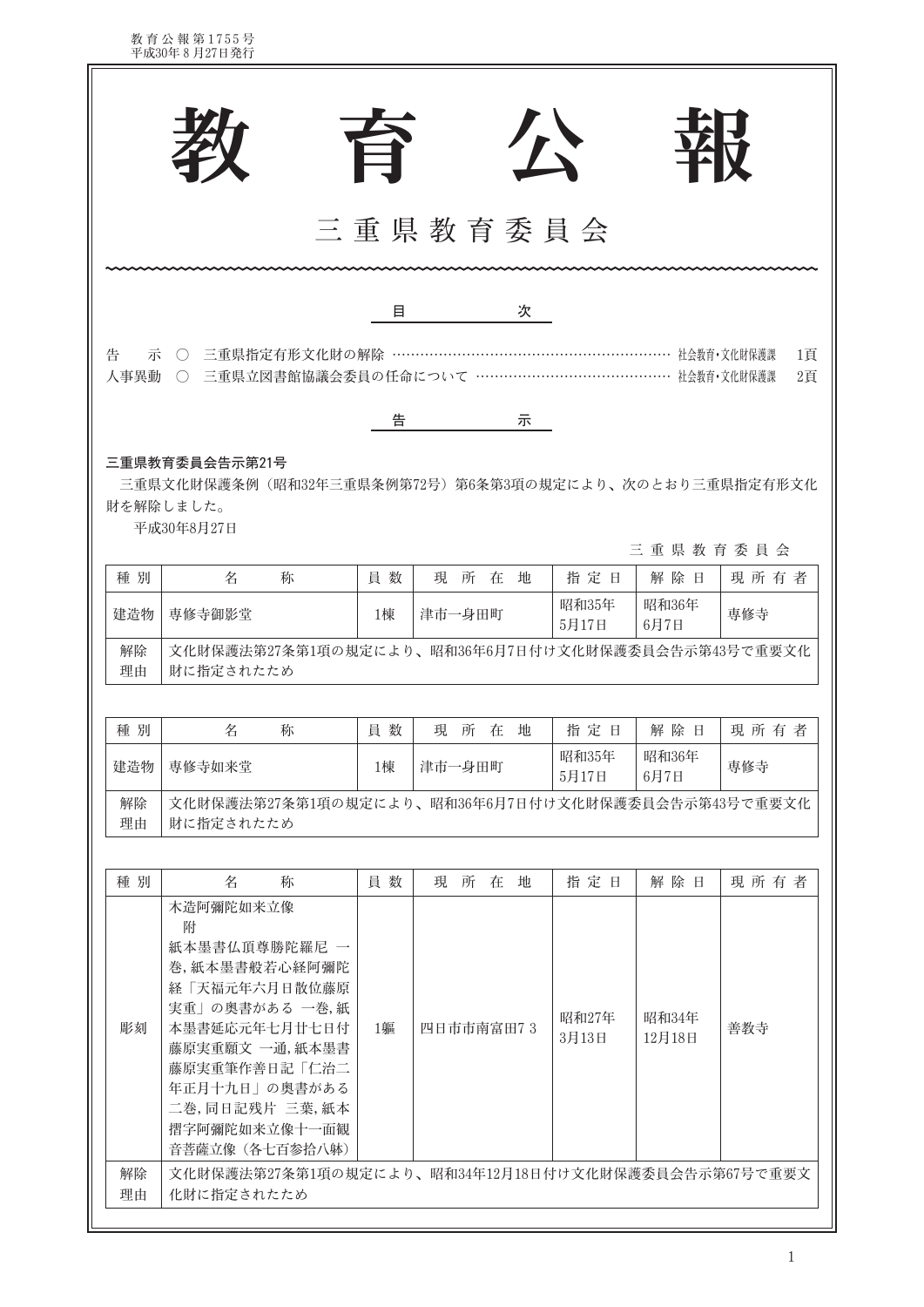教育公報第1755号<br>平成30年8月27日発行

| 種別                               | 名<br>称                                                                                                    | 員数    | 現<br>所<br>在<br>地 | 指定日             | 解除日            | 現所有者                   |  |
|----------------------------------|-----------------------------------------------------------------------------------------------------------|-------|------------------|-----------------|----------------|------------------------|--|
|                                  |                                                                                                           |       | 志摩市志摩町和具         | 昭和32年           | 昭和38年          |                        |  |
| 彫刻                               | 銅造如来坐像                                                                                                    | 1軀    | 2985 7           | 5月13日           | 7月1日           | 和具観音堂                  |  |
| 解除<br>理由                         | 文化財保護法第27条第1項の規定により、昭和38年7月1日付け文化財保護委員会告示第27号で重要文化<br>財に指定されたため                                           |       |                  |                 |                |                        |  |
| 種別                               | 名<br>称                                                                                                    | 員数    | 現<br>所<br>在<br>地 | 指定日             | 解除日            | 現所有者                   |  |
|                                  |                                                                                                           |       |                  | 昭和38年           | 昭和50年          |                        |  |
| 彫刻                               | 木造毘盧舎那仏坐像                                                                                                 | 1軀    | 伊賀市富永1238        | 4月17日           | 6月12日          | 新大仏寺                   |  |
| 解除<br>理由                         | 文化財保護法第27条第1項の規定により、昭和50年6月12日付け文部省告示第90号で重要文化財に指定さ<br>れたため                                               |       |                  |                 |                |                        |  |
| 種別                               | 名<br>称                                                                                                    | 員数    | 現<br>所<br>在 地    | 指定日             | 解除日            | 現所有者                   |  |
|                                  |                                                                                                           |       |                  | 昭和30年           | 昭和38年          |                        |  |
| 工芸                               | 冑鍬形台                                                                                                      | 1個    | 鳥羽市神島町中ノ山        | 4月18日           | 7月1日           | 八代神社                   |  |
| 解除<br>理由                         | 文化財保護法第27条第1項の規定により、昭和38年7月1日付け文化財保護委員会告示第27号で重要文化<br>財に指定されたため                                           |       |                  |                 |                |                        |  |
| 種別                               | 名<br>称                                                                                                    | 員数    | 地<br>現 所 在       | 指定日             | 解除日            | 現所有者                   |  |
| 書跡                               | 紙本墨書更科紀行<br>松尾芭蕉筆                                                                                         | 1巻    | 伊賀市              | 昭和48年<br>3月31日  | 昭和52年<br>6月11日 | 伊賀市                    |  |
| 解除                               | 文化財保護法第27条第1項の規定により、昭和52年6月11日付け文部省告示第113号で重要文化財に指定                                                       |       |                  |                 |                |                        |  |
|                                  | されたため                                                                                                     |       |                  |                 |                |                        |  |
|                                  | 名<br>称                                                                                                    | 員数    | 現<br>所<br>在<br>地 | 指定日             | 解除日            |                        |  |
|                                  | 釜生田辻垣内瓦窯跡                                                                                                 | $2$ 基 | 松阪市嬉野須賀町         | 平成3年            | 平成8年           | 松阪市                    |  |
| 理由<br>考古<br>資料<br>解除             | 出土鴟尾<br>文化財保護法第27条第1項の規定により、平成8年6月27日付け文部省告示第129号で重要文化財に指定さ                                               |       | 1443 5           | 3月26日           | 6月27日          |                        |  |
|                                  | れたため                                                                                                      |       |                  |                 |                |                        |  |
|                                  | 名<br>称                                                                                                    | 員数    | 現所在地             | 指定日             | 解除日            |                        |  |
|                                  | 集古十種版木                                                                                                    | 1449枚 | 桑名市吉之丸9          | 昭和33年<br>12月15日 | 昭和60年<br>6月6日  |                        |  |
|                                  | 文化財保護法第27条第1項の規定により、昭和60年6月6日付け文部省告示第80号で重要文化財に指定さ<br>れたため                                                |       |                  |                 |                |                        |  |
|                                  |                                                                                                           | 人     | 動<br>事<br>異      |                 |                |                        |  |
| 種別<br>理由<br>種別<br>工芸<br>解除<br>理由 | 図書館法(昭和25年法律第118号)第15条及び三重県立図書館協議会条例(昭和25年三重県条例第62号)第2条の<br>規定により、次のとおり三重県立図書館協議会委員を任命しました。<br>平成30年8月16日 |       |                  |                 |                | 現所有者<br>現所有者<br>鎮国守国神社 |  |

林 千智 增田喜昭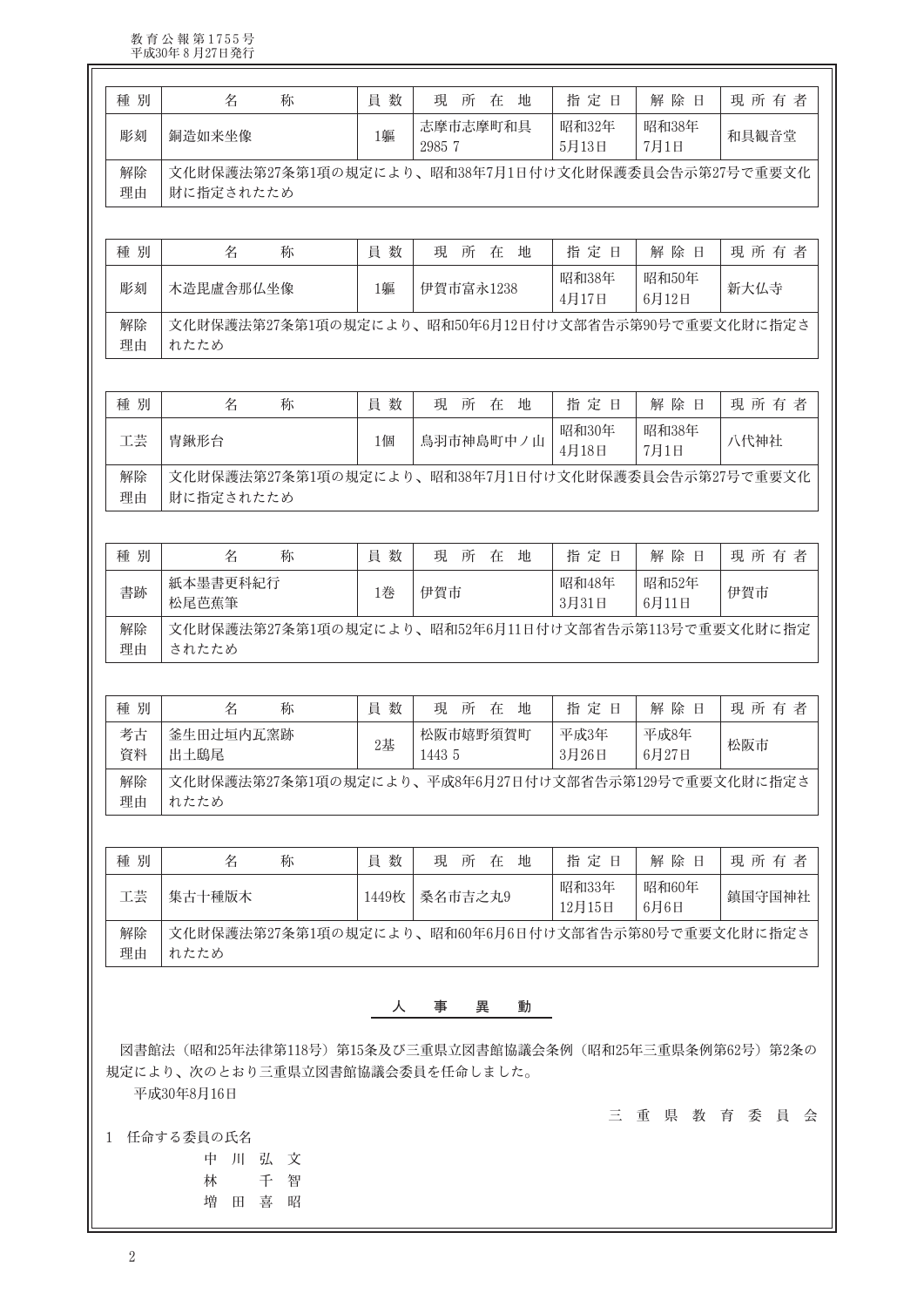教育公報第1755号<br>平成30年8月27日発行

| 東福寺 一郎                                      |
|---------------------------------------------|
| 前田憲司                                        |
| 岡 野 裕 行                                     |
| 高屋充子                                        |
| 佐藤 ゆかり                                      |
| 永田奈美                                        |
| 山下敬子                                        |
| 任期 平成30年9月3日から平成32年9月2日まで<br>$\overline{2}$ |
|                                             |
|                                             |
|                                             |
|                                             |
|                                             |
|                                             |
|                                             |
|                                             |
|                                             |
|                                             |
|                                             |
|                                             |
|                                             |
|                                             |
|                                             |
|                                             |
|                                             |
|                                             |
|                                             |
|                                             |
|                                             |
|                                             |
|                                             |
|                                             |
|                                             |
|                                             |
|                                             |
|                                             |
|                                             |
|                                             |
|                                             |
|                                             |
|                                             |
|                                             |
|                                             |
|                                             |
|                                             |
|                                             |
|                                             |
|                                             |
|                                             |
|                                             |